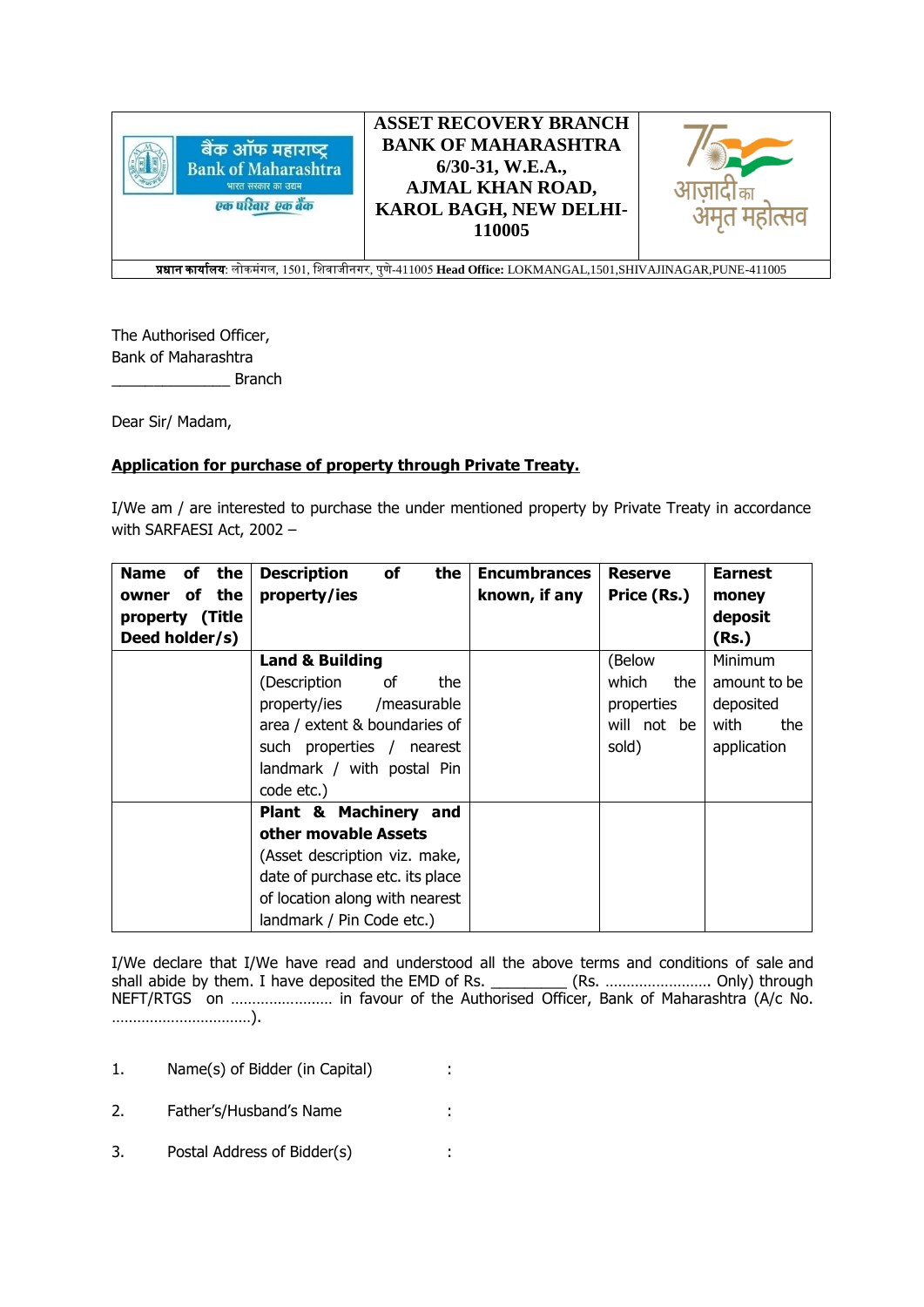| 4. | Phone/Cell Number<br>and         |   |
|----|----------------------------------|---|
|    | ä.                               |   |
| 5. | E-mail<br>ID                     |   |
|    | ÷                                |   |
| 6. | <b>PAN Number</b>                |   |
| 7. | <b>EMD</b> remittance<br>details |   |
|    | i) Bank & Branch Name            |   |
|    | ii) Bank A/c. No.                | ÷ |
|    | iii) IFSC Code No.               | í |
|    | iv) UTR No.                      | ٠ |
|    | Date<br>V)                       | ٠ |
|    |                                  |   |

## **DECLARATION BY BIDDER(S)**

- 1. I/We declare that the EMD and other deposit towards purchase-price were made by me/us as against my/our offer and that the particulars of remittance given are true and correct.
- 2. I/We further declare that the information revealed by me/us in the application is true and correct to the best of my/our belief. I/We understand and agree that if any of the statement / information revealed by me/us is found to be incorrect and/or untrue, the offer submitted by me/us is liable to be cancelled and in such case, the EMD paid by me/us is liable to be forfeited by the Authorised Officer and he will be at liberty to annul the offer made to me/us at any point of time.
- 3. That if I/We fails to comply or act upon the terms and conditions of the sale or am/are not able to complete the transaction within the time limit specified for any reason whatsoever and/or fail to fulfil any/all of the terms and conditions, the EMD and any other monies paid by me/us along with the bid and thereafter, is/are liable to be forfeited by the Authroised Officer.
- 5. I/We also agree that in the eventuality of forfeiture of the amount by Authroised Officer, I shall neither have claim on the property nor on any part of the sum for which it may be subsequently sold.
- 6. The decision taken by Authorised Officer in all respects shall be binding on me/us.

Signature:……………………………………

Name:……………………………………….